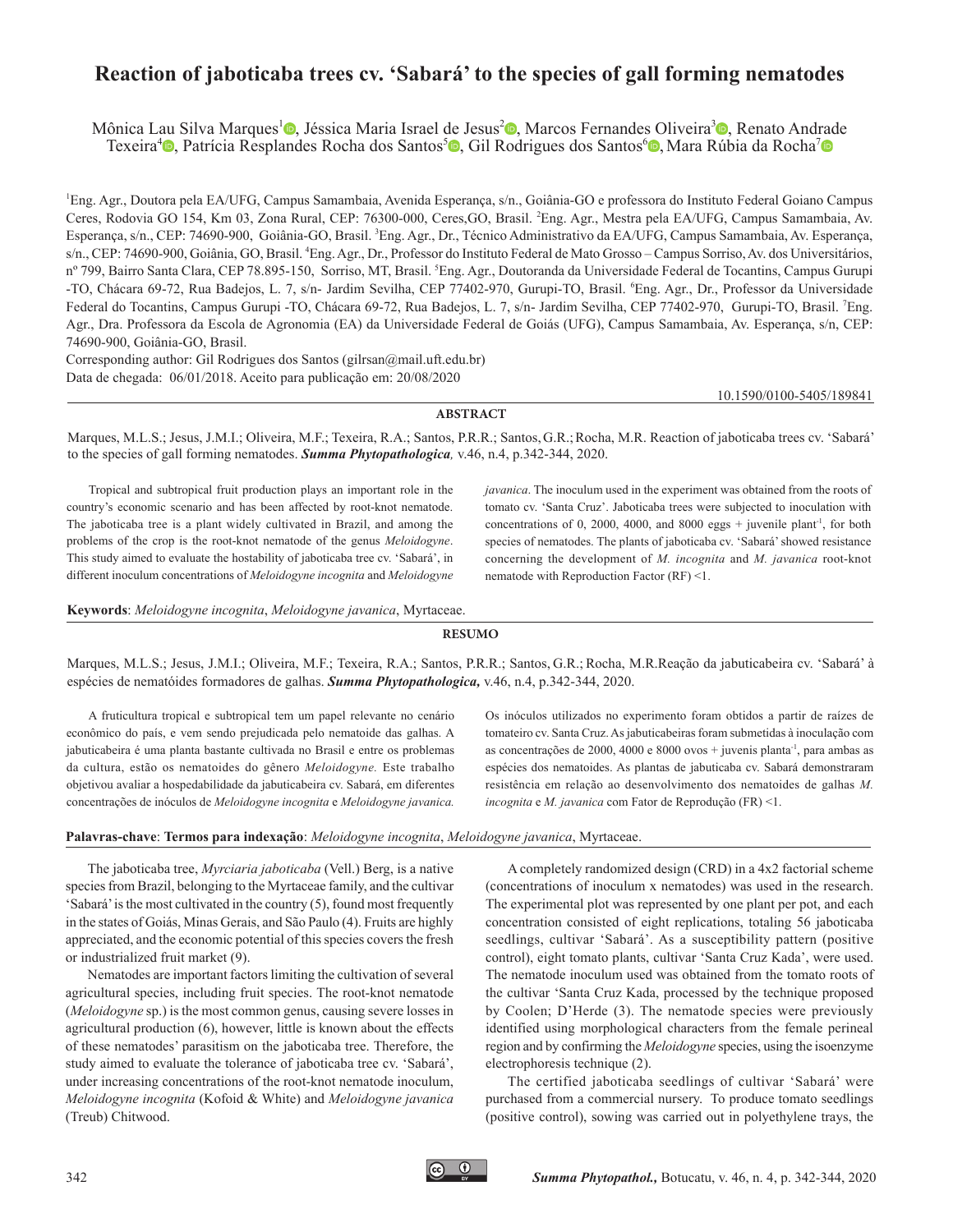commercial substrate was used. The eight-month-old jaboticaba seedlings and the tomato seedlings after 21 days after sowing were transplanted into polypropylene pots (2 L), containing soil previously autoclaved at 120 ºC for 20 minutes, in the proportion of 1:1 (soil:sand). Inoculations were performed one week after transplantation, pouring 5 mL of each nematode suspension into three holes made in the substrate, 2 cm from the plants.

The concentrations used in each suspension were: 0 (control), 2,000, 4,000, and  $8,000$  eggs + juveniles of the second stage (J2) of *M. incognita* and *M. javanica* per jaboticaba seedling. The inoculation of the nematode suspension in tomato was with a concentration of 3,000 eggs + juveniles of the second stage (J2) of *M. incognita* and *M. javanica*. The positive control (tomato seedlings) was used only to verify the viability of the inoculum. Hostability assessment was carried out 90 days after inoculation (DAI) of the plants. The root system of each plant was carefully washed under running water, then weighed on an analytical balance and processed according to the methodology described above. The reproduction factor was calculated using the equation  $RF = Fp/Ip$ , where:  $RF -$  reproduction factor,  $Fp -$  final population density, and Ip - initial population density (7).

After 90 days of inoculation of jaboticaba trees and tomato, it was possible to observe the presence of nematodes in the root system of plants inoculated with *M. incognita*. The final population density (eggs + juveniles) in 10 g of roots of jaboticaba seedlings showed a maximum

increase of up to 4350 eggs + juvenile in 5 mL (Figure 1) according to the increasing dose of *M. incognita* inoculum. From this period, there was a marked decrease in the population density of nematodes due to the deficiency of food at the feeding site, leading to less population growth.

As for the species *M. javanica*, there was a maximum increase in the population with the dosage of 7070 eggs + juvenile/5 mL. From that level, the population decrease verified in 10 g of roots started (Figure 1). The reaction of the jaboticaba seedlings to the species *M. incognita* and *M. javanica* proved to be tolerance, according to the criterion of Oostenbrink (7), in all inoculation levels that were submitted, as they presented RF <1.0. In this case, the plants presented the nematodes internally in their roots; however, there was a reduction in their multiplication, being the jaboticaba tree cv. 'Sabará', considered a plant resistant to these phytonematodes.

Although *M. javanica* has a low population density when compared to *M. incognita*, under the same inoculated concentrations, the correlation coefficient showed an  $r = 0.99$ , evidencing that there was a correlation close to 1, and the variation coefficient (CV) of 30.29%. The formation of galls outside the plant roots was not observed in the root samples of the jaboticaba trees, probably due to root lignification, which may have hindered the formation of galls during the evaluation period of the experiment (90 days after inoculation).

The lowest multiplication rate among all tested levels was at the dosage of 8000 eggs + juvenile /5 mL of *M. incognita*, with an  $RF =$ 



**Figure 1.** Relationship of the final population density (FP) of the nematode *Meloidogyne incognita* and *Meloidogyne javanica* in jabot- .icaba seedlings under different concentrations of inoculum

| Table 1. Root fresh mass (RFM), final population density (FP) of nematodes in 10 g of roots, and reproduction factor (RF) of Meloidogyne |  |  |  |  |  |  |  |
|------------------------------------------------------------------------------------------------------------------------------------------|--|--|--|--|--|--|--|
| javanica and Meloidogyne incognita in jaboticaba trees roots, after 90 days of inoculation.                                              |  |  |  |  |  |  |  |

|                    |            | Meloidogyne javanica  |                   | Meloidogyne incognita |                       |                   |  |  |
|--------------------|------------|-----------------------|-------------------|-----------------------|-----------------------|-------------------|--|--|
| <b>Inoculation</b> | <b>RFM</b> | FP                    | RF                | <b>RFM</b>            | <b>FP</b>             | RF                |  |  |
|                    | (g)        | $(10 \text{ g root})$ |                   | (g)                   | $(10 \text{ g root})$ |                   |  |  |
| 2000               | $4.23 a*$  | 68 b                  | 0.03a             | 3.64a                 | 1217 a                | 0.60 <sub>b</sub> |  |  |
| 4000               | 4.21a      | 511 a                 | 0.14c             | 3.16a                 | 444 b                 | 0.11a             |  |  |
| 8000               | 4.19a      | 596 a                 | 0.06 <sub>b</sub> | 3.55a                 | 83 c                  | 0.01a             |  |  |
| CV(%)              | 27.69      | 30.29                 | 70.76             | 12.70                 | 31.87                 | 76,93             |  |  |

\* Means followed by the same lowercase letter in the columns do not differ by the Tukey test at 5% probability.